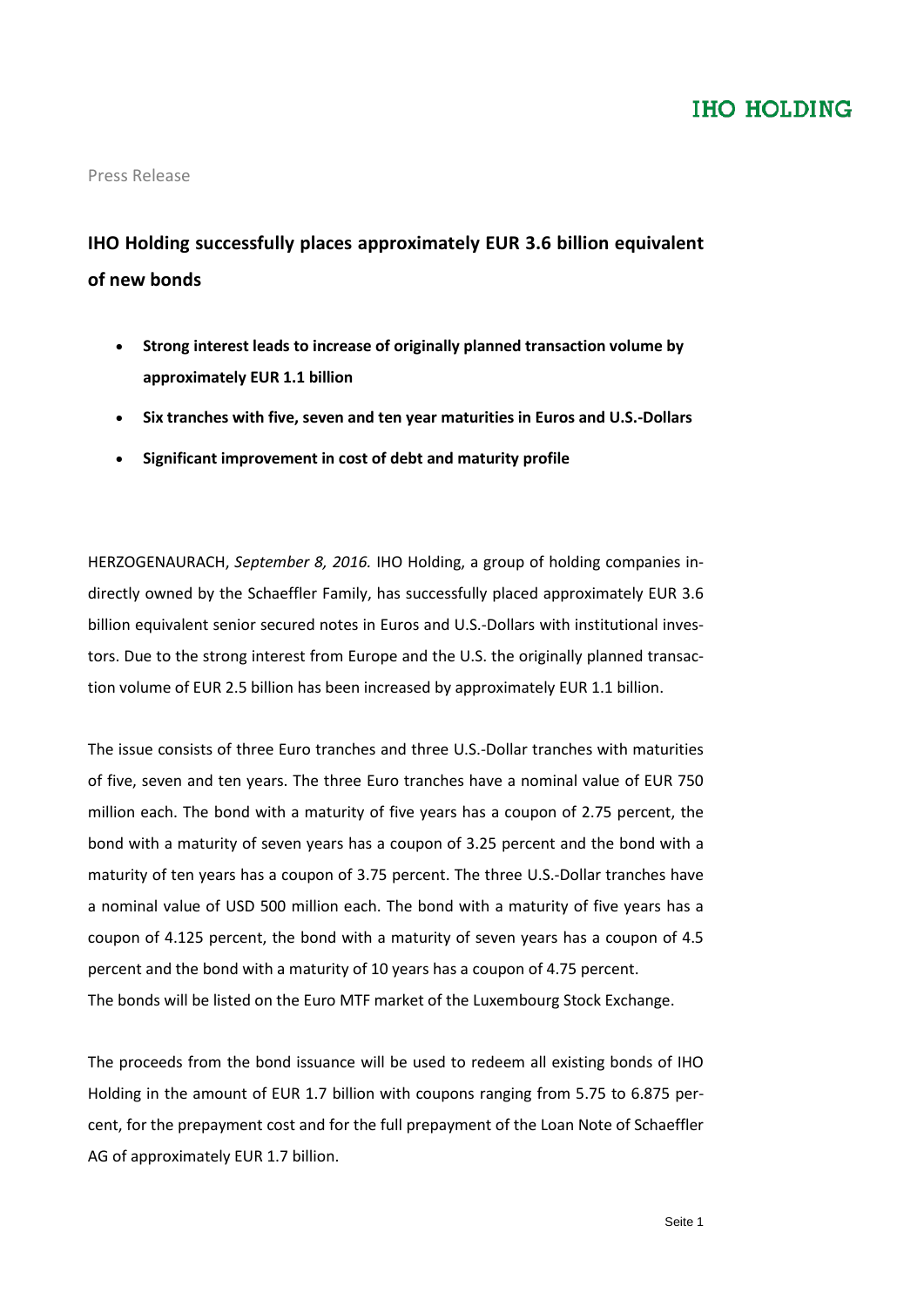### **IHO HOLDING**

The issuance is part of a refinancing of existing indebtedness of IHO Holding. Apart from the above mentioned bonds the refinancing includes a new EUR 800 million credit agreement with four international banks that replaces the previous credit agreement of IHO Holding.

The refinancing will significantly reduce financing costs of IHO Holding and extend the debt maturity profile.

Deutsche Bank AG and Citigroup were Joint Global Coordinators and Joint Bookrunners. Bank of America Merrill Lynch and HSBC were Joint Bookrunners.

#### **Important Notice**

This announcement does not contain or constitute an offer of, or the solicitation of an offer to buy or subscribe for, securities to any person in Australia, Canada, Japan, or the United States of America or in any jurisdiction to whom or in which such offer or solicitation is unlawful. Subject to certain exceptions, the securities referred to herein may not be offered or sold in Australia, Canada, Japan or the United States of America or to, or for the account or benefit of, any national, resident or citizen of Australia, Canada, Japan or the United States of America. The offer and sale of the securities referred to herein has not been and will not be registered under the applicable securities laws of Australia, Canada, Japan or the United States of America. There will be no public offer of the securities in any jurisdiction.

The securities referred to herein will not be registered under the U.S. Securities Act of 1933, as amended (the "U.S. Securities Act"), or any U.S. State security laws and may not be offered or sold in the United States absent registration or an applicable exemption from the registration requirements of the U.S. Securities Act.

This document has been prepared on the basis that there was no public offering in connection with this transaction nor will there be a public offering of the securities. No approved prospectus was or will be prepared in connection with this transaction. Any offer of securities in any Member State of the European Economic Area ("EEA") which has implemented the Prospectus Directive (2003/71/EC), as amended, including any relevant implementing measures to implement the Directive 2010/73/EU, (each, a "Relevant Member State") will only be made if no prospectus for offers of securities has to be published. Accordingly any person making or intending to make any offer in that Relevant Member State of securities which are the subject of the placement contemplated in this announcement may only do so in circumstances in which no obligation arises for Schaeffler to publish a prospectus pursuant to Article 3 of the Prospectus Directive (as amended by the Directive 2010/73/EU, to the extent such amendments have already been implemented in the Relevant Member State) or supplement a prospectus pursuant to Article 16 of the Prospectus Directive (as amended by the Directive 2010/73/EU, to the extent such amendments have already been implemented in the Relevant Member State), in each case, in relation to such offer. Schaeffler has not authorized, nor does it authorize, the making of any offer of securities in circumstances in which an obligation arises for Schaeffler to publish or supplement a prospectus for such offer.

#### **Forward-looking statements and projections**

Certain statements in this press release are forward-looking statements. By their nature, forward-looking statements involve a number of risks, uncertainties and assumptions that could cause actual results or events to differ materially from those expressed or implied by the forward-looking statements. These risks, uncertainties and assumptions could adversely affect the outcome and financial consequences of the plans and events described herein. No one undertakes